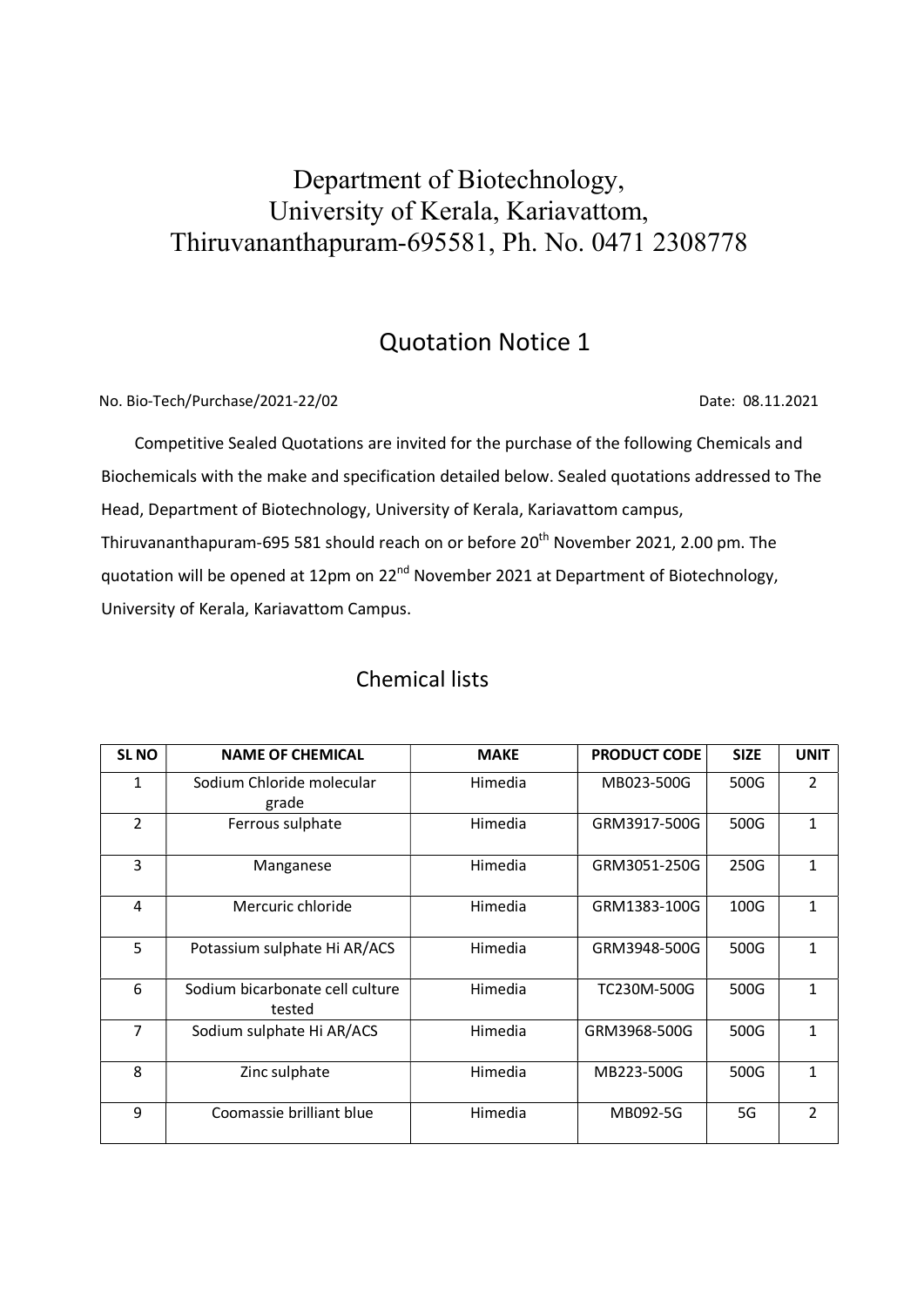| 10 | <b>MTT Reagent</b>                       | Himedia | TC191-1G     | 1 <sub>G</sub>   | 5              |
|----|------------------------------------------|---------|--------------|------------------|----------------|
| 11 | Bovine Serum Albumin (BSA)               | Himedia | GRM3151-100G | 100G             | $\mathbf{1}$   |
| 12 | Kovac's reagent                          | Himedia | R008-100ML   | 100ML            | $\overline{2}$ |
| 13 | Poly galactouronic acid                  | Himedia | RM4779-5G    | 5G               | $\mathbf{1}$   |
| 14 | Lysozyme                                 | Himedia | MB098-1G     | 1 <sub>G</sub>   | $\overline{2}$ |
| 15 | Gram stain kit                           | Himedia | K001L-1KT    | 1KT              | $\mathbf{1}$   |
| 16 | Ampicillin sodium salt                   | Himedia | MB104-5G     | 5G               | $\overline{2}$ |
| 17 | Streptomycin sulphate                    | Himedia | MB287-5G     | 5G               | $\mathbf{1}$   |
| 18 | Kanamycin sulphate                       | Himedia | MB105-5G     | 5G               | $\mathbf{1}$   |
| 19 | Agar bacteriological                     | Himedia | GRM026-500g  | 500g             | $\mathbf{1}$   |
| 20 | Brilliant green bile broth 2%            | Himedia | M121S-100g   | 100 <sub>g</sub> | $\mathbf{1}$   |
| 21 | Luria Bertani broth, Miller(LB<br>Broth) | Himedia | M1245-500G   | 500G             | $\mathbf{1}$   |
| 22 | Mueller Hinton agar(MHA)                 | Himedia | M173-500G    | 500G             | $\mathbf{1}$   |
| 23 | MR VP medium                             | Himedia | M070S-100G   | 100G             | $\mathbf{1}$   |
| 24 | Nutrient agar No 2                       | Himedia | M1269-500G   | 500G             | $\mathbf{1}$   |
| 25 | Nutrient broth                           | Himedia | M002-500G    | 500G             | $\mathbf{1}$   |
| 26 | Potato Dextrose broth, granulated        | Himedia | GM403-500G   | 500G             | $\mathbf{1}$   |
| 27 | Sabourad Dextrose agar                   | Himedia | MH063-500G   | 500G             | $\mathbf{1}$   |
| 28 | Minimal broth                            | Himedia | M390-500G    | 500G             | $\mathbf{1}$   |
| 29 | Tryptone broth                           | Himedia | M463-500G    | 500G             | $\mathbf{1}$   |
| 30 | Oxidase disc                             | Himedia | DD018-1VL    | 1VL              | $\overline{3}$ |
| 31 | Catalase                                 | Himedia | RM446-1G     | 1 <sub>G</sub>   | $\mathbf{1}$   |
| 32 | Tween 20(molecular biology)              | Himedia | MB067        | 100 ml           | $\mathbf{1}$   |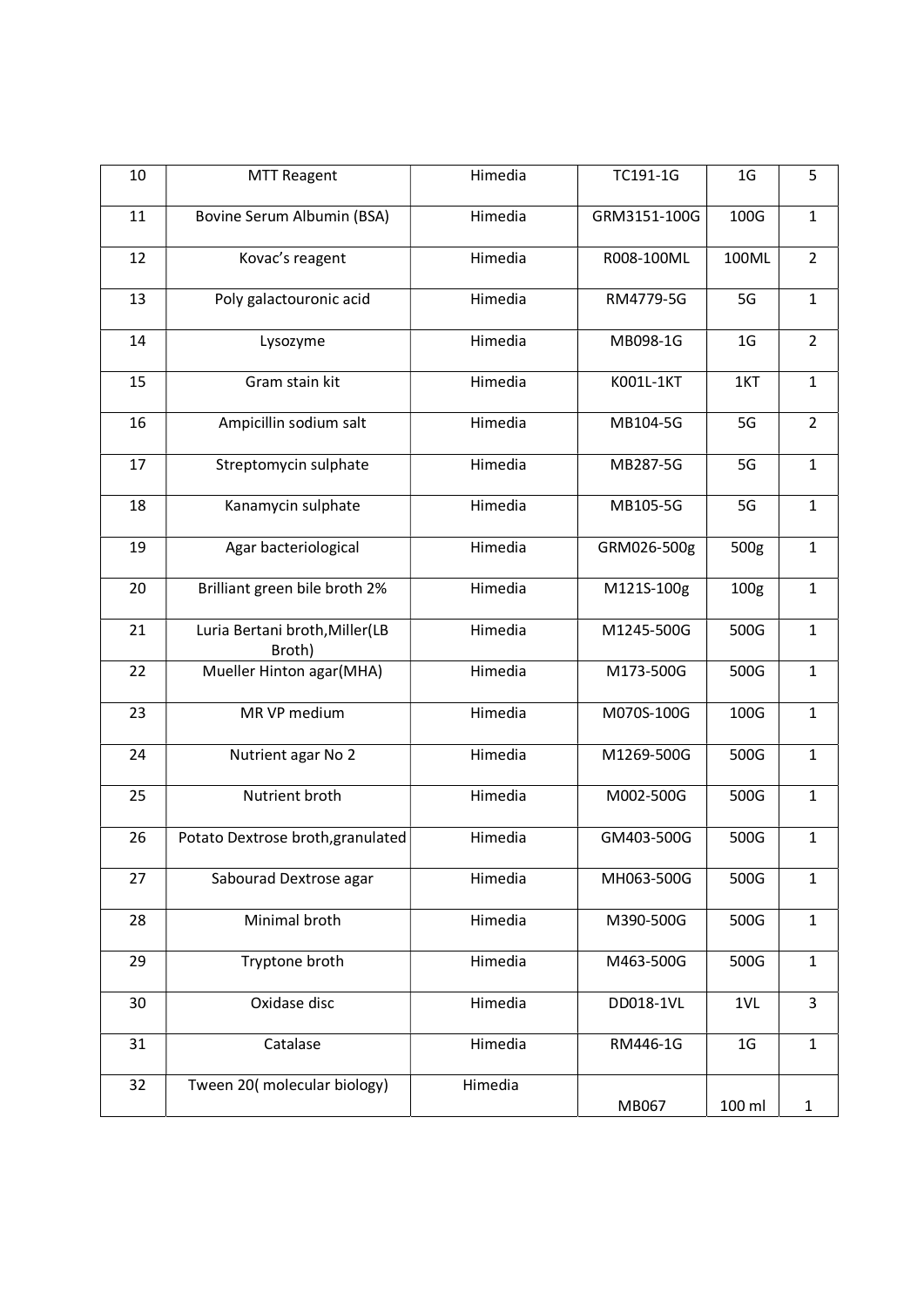| 33 | Proteinase k                                         | Himedia |               |                |                |
|----|------------------------------------------------------|---------|---------------|----------------|----------------|
|    |                                                      |         | MB086         | 100 mg         | $\mathbf{1}$   |
| 34 | skim milk agar                                       | Himedia | M763-500G     | 500G           | $\mathbf{1}$   |
| 35 | Horse serum                                          | Himedia | RM10436-500ML | 500ML          | 3              |
| 36 | Dimethyl sulphoxide(DMSO) Cell<br>culture tested     | Himedia | TC185-250ML   | 250ML          | $\mathbf{1}$   |
| 37 | Triton X 100                                         | Himedia | MB 031 -500ML | 500ML          | $\mathbf{1}$   |
|    | Acridine orange                                      | Himedia | TC262-5G      | 5gm            | $\overline{2}$ |
| 38 | Potassium phosphate<br>dibasic(K2HPO4)               | SRL     | 31964         | 500 Gms        | $\mathbf{1}$   |
| 39 | Sodium hydroxide pellet                              | SRL     | 13913         | 500G           | $\overline{2}$ |
| 40 | Sodium hydroxide powder                              | SRL     | 39700         | 500G           | $\mathbf{1}$   |
| 41 | Magnesium turnings                                   | SRL     | 94410         | 250G           | $\mathbf{1}$   |
| 42 | Aluminium chloride                                   | SRL     | 23700         | 500G           | $\mathbf{1}$   |
| 43 | Penicillin G Sodium salt                             | SRL     | 40309         | 1 <sub>G</sub> | $\mathbf{1}$   |
| 44 | Glycerol                                             | SRL     | 62417         | 500ML          |                |
| 45 | Evans blue                                           | SRL     | 46650         | 25G            | $\mathbf{1}$   |
| 46 | Methyl Red                                           | SRL     | 49449         | 25G            | $\mathbf{1}$   |
| 47 | Immersion oil microscopy                             | SRL     | 73017         | 125ML          | $\mathbf{1}$   |
| 48 | Silica gel G for TLC                                 | SRL     | 51849         | 500G           | $\overline{2}$ |
| 49 | Pectinase                                            | SRL     | 90464         | 1000<br>units  | $\mathbf{1}$   |
| 50 | Fluorescein                                          | SRL     | 55091         | 100G           | $\mathbf{1}$   |
| 51 | 2,2 aziobis (2-amidopropane<br>dihydrochloride) APPH | SRL     | 47138         | 25G            | $\mathbf 1$    |
| 52 | TPTZ (2,4,6 tri 2-pyridyl 5 triazine)                | SRL     | 25793         | 5G             | $\mathbf{1}$   |
| 53 | Butylated hydroxyl toluene (BHT)                     | SRL     | 38033         | 500G           | $\mathbf{1}$   |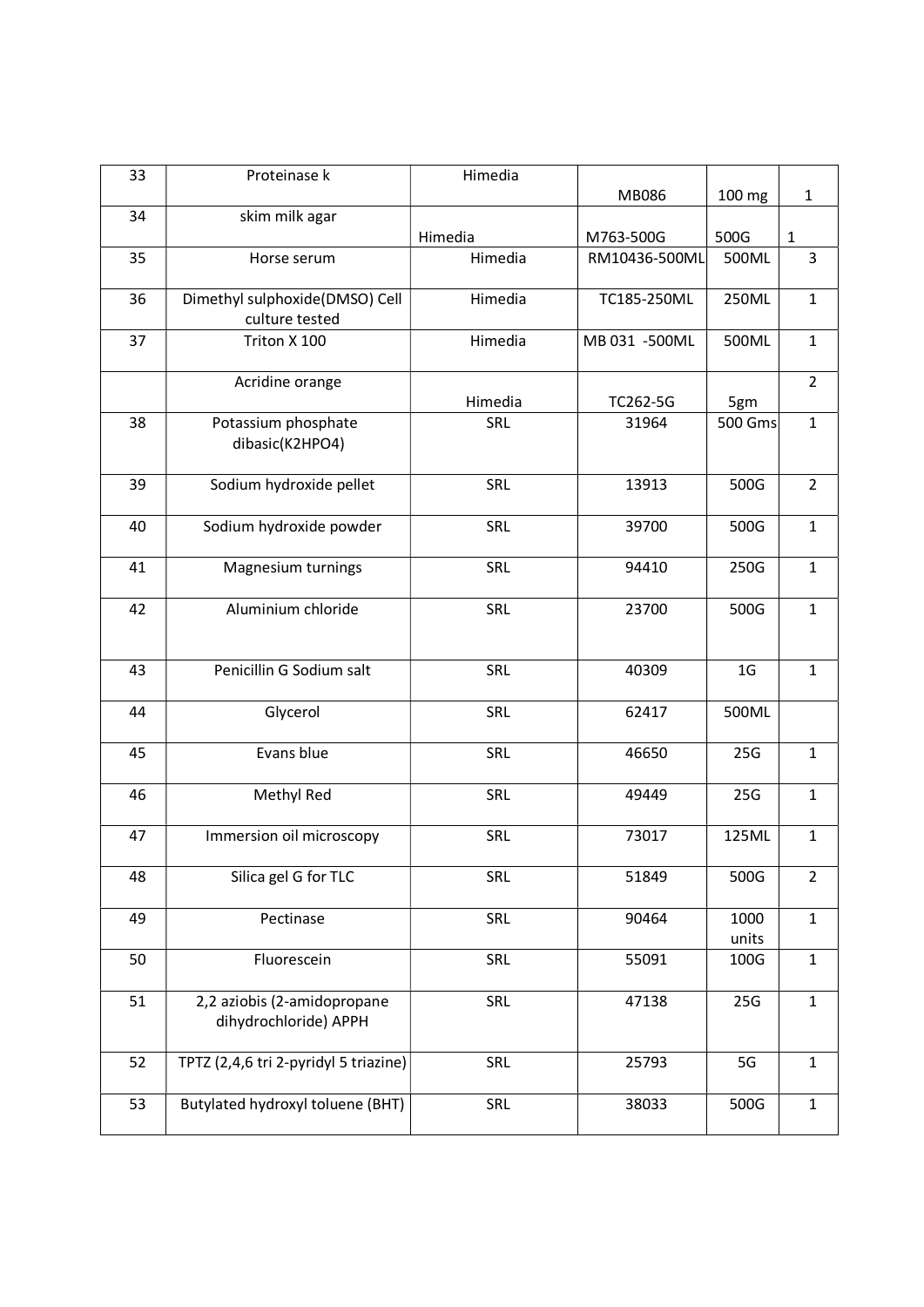| 54 | Ferrous ammonium sulphate               | SRL               | 84937 | 500G              | $\mathbf{1}$   |
|----|-----------------------------------------|-------------------|-------|-------------------|----------------|
| 55 | $\beta$ - cyclodextrion                 | SRL               | 76496 | 5gm               | $\mathbf{1}$   |
| 56 | Lactose monohydrate                     | <b>SRL</b>        | 25957 | 500gm             | $\mathbf{1}$   |
| 57 | Ethylene diamine                        | SRL               | 70790 | 500ml             | $\mathbf{1}$   |
| 58 | Ammonia solution                        | <b>SRL</b>        | 78719 | 500ML             | $\mathbf{1}$   |
| 59 | HEPES buffer(Molecular grade)           | <b>SRL</b>        | 63732 | 100g              | $\mathbf{1}$   |
| 60 | Bromophenol Blue extra pure AR          | <b>SRL</b>        | 11458 | 25g               | $\mathbf{1}$   |
| 61 | PONCEAU S                               | <b>SRL</b>        | 38610 | 100g              | $\mathbf{1}$   |
| 62 | DEPC for Mol.Bio                        | <b>SRL</b>        | 46791 | 100ml             | $\mathbf{1}$   |
| 63 | Gelatin                                 | <b>SRL</b>        | 43172 | 500g              | $\mathbf{1}$   |
| 64 | Beta carotene                           | <b>SRL</b>        | 85641 | 5gm               | $\mathbf{1}$   |
| 65 | Skim milk powder                        | <b>SRL</b>        | 28582 | 500<br>Gms        | $\mathbf{1}$   |
| 66 | Ferrous chloride                        | <b>SRL</b>        | 72287 | 500gm             | $\mathbf{1}$   |
| 67 | <b>NADPH</b>                            | SRL               | 99197 | 100 <sub>mg</sub> | $\mathbf{1}$   |
| 68 | Naphthyl ethynediamine<br>hydrochloride |                   | 61166 |                   |                |
| 69 | Potassium permanganate                  | SRL               | 51470 | 25gm              | $\mathbf{1}$   |
| 70 | Phenazine methosulfate (PMS)            | <b>SRL</b><br>SRL | 55782 | 500gm             | $\overline{4}$ |
| 71 | Nitroblue tetrazolium<br>chloride (NBT  | SRL               | 11207 | 5gm               | $\mathbf{1}$   |
| 72 | Ferrous sulphate                        |                   | 97868 | 1gm               | $\mathbf{1}$   |
| 73 | Ferrozine                               | SRL               | 38082 | 500g              | $\mathbf{1}$   |
| 74 | 2-deoxyribose                           | <b>SRL</b>        | 84384 | 5gm               | $\mathbf{1}$   |
| 75 |                                         | SRL               | 65404 | 25gm              | $\mathbf{1}$   |
|    | Sulphanilamide                          | <b>SRL</b>        |       | 100gm             | $\mathbf{1}$   |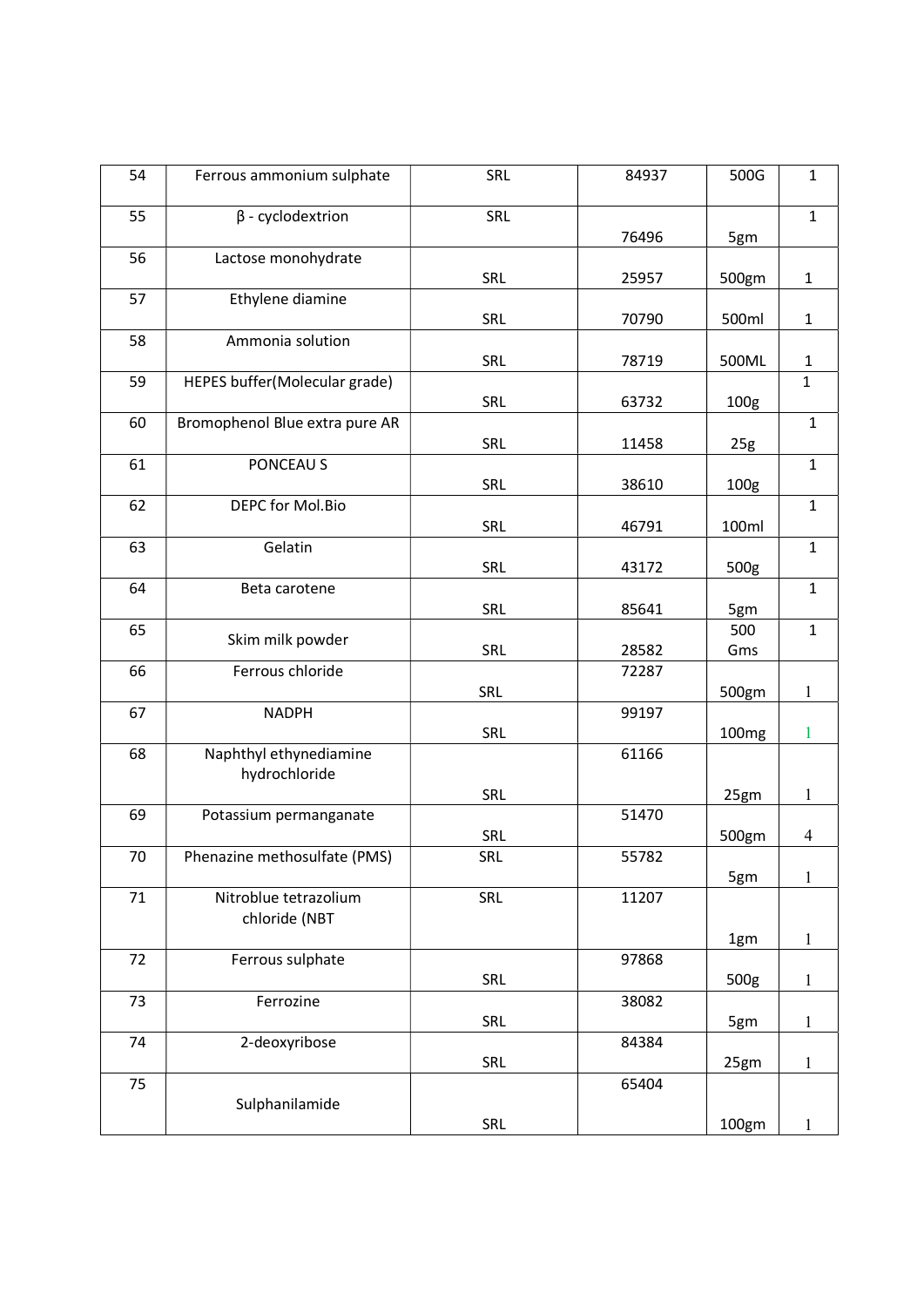| 76 | Thiourea                       |                                     | T8656 |                 |                |
|----|--------------------------------|-------------------------------------|-------|-----------------|----------------|
|    |                                | SRL                                 |       | 500g            | $\mathbf{1}$   |
| 77 | Potassium persulphate          |                                     | 52254 |                 |                |
|    |                                |                                     |       |                 |                |
|    |                                | SRL                                 |       | 500g            | $\mathbf{1}$   |
| 78 | n Heptane HPLC grade           | Spectrochem / Merck                 |       |                 |                |
|    |                                | /SRL                                |       | 1L              | $\mathbf{1}$   |
| 79 | Chloroform AR grade            | Spectrochem / Merck /               |       |                 |                |
|    |                                | SRL                                 |       | 2.5L            | $\mathbf{1}$   |
| 80 | Chloroform HPLC grade          | Spectrochem / Merck /               |       |                 |                |
|    |                                | <b>SRL</b>                          |       | 2.5L            | $\overline{2}$ |
| 81 | Ethyl acetate HPLC grade       | Spectrochem / Merck /               |       |                 |                |
|    |                                | <b>SRL</b>                          |       | 2.5             | $\mathbf{2}$   |
| 82 | Acetonitrile HPLC grade        | Spectrochem / Merck /               |       |                 |                |
|    | Trichloro acetic acid          | <b>SRL</b><br>Spectrochem / Merck / |       | 1L              | $\overline{2}$ |
| 83 |                                | <b>SRL</b>                          |       | 500ML           | 2              |
| 84 | Nitric acid LR                 | Spectrochem / Merck /               |       |                 |                |
|    |                                | <b>SRL</b>                          |       | 1L              | $\overline{4}$ |
| 85 | Acetone AR                     | Spectrochem / Merck /               |       |                 |                |
|    |                                | <b>SRL</b>                          |       | 1L              | $\overline{3}$ |
| 86 | Acetic acid                    | Spectrochem / Merck /               |       |                 |                |
|    |                                | <b>SRL</b>                          |       | 1L              | $\overline{2}$ |
| 87 | Glacial Acetic acid            | Spectrochem / Merck /               |       |                 |                |
|    |                                | <b>SRL</b>                          |       | 2.5L            | $\mathbf{1}$   |
| 88 | Methanol HPLC grade            | Spectrochem / Merck /               |       |                 |                |
|    |                                | <b>SRL</b>                          |       | 2.5L            | $\overline{4}$ |
| 89 | Methanol AR grade              | Spectrochem / Merck /               |       |                 |                |
|    |                                | <b>SRL</b>                          |       | 2.5L            | $\overline{2}$ |
| 90 | Absolute alcohol (Spectrosol E | Spectrochem / Merck /               |       |                 |                |
|    | for HPLC)                      | <b>SRL</b>                          |       |                 |                |
|    |                                |                                     |       | 1L              | $\overline{2}$ |
| 91 | Sulfuric acid                  | Spectrochem / Merck /               |       |                 |                |
|    | Hexane                         | <b>SRL</b><br>Spectrochem / Merck / |       | 500ML           | $\overline{2}$ |
| 92 |                                | <b>SRL</b>                          |       | 2.5L            | $\overline{2}$ |
| 93 | Sulphanilic acid               | Spectrochem / Merck /               |       |                 |                |
|    |                                | <b>SRL</b>                          |       | 500ML           | $\mathbf{1}$   |
| 94 |                                | Spectrochem / Merck /               |       |                 |                |
|    | Iodine AR for TLC              | <b>SRL</b>                          |       | 25 <sub>g</sub> | $\mathbf{1}$   |

## Terms and Conditions

- Kindly quote the price with 5% GST.
- The chemicals should have more than 1 year of expiry date from the date we received.